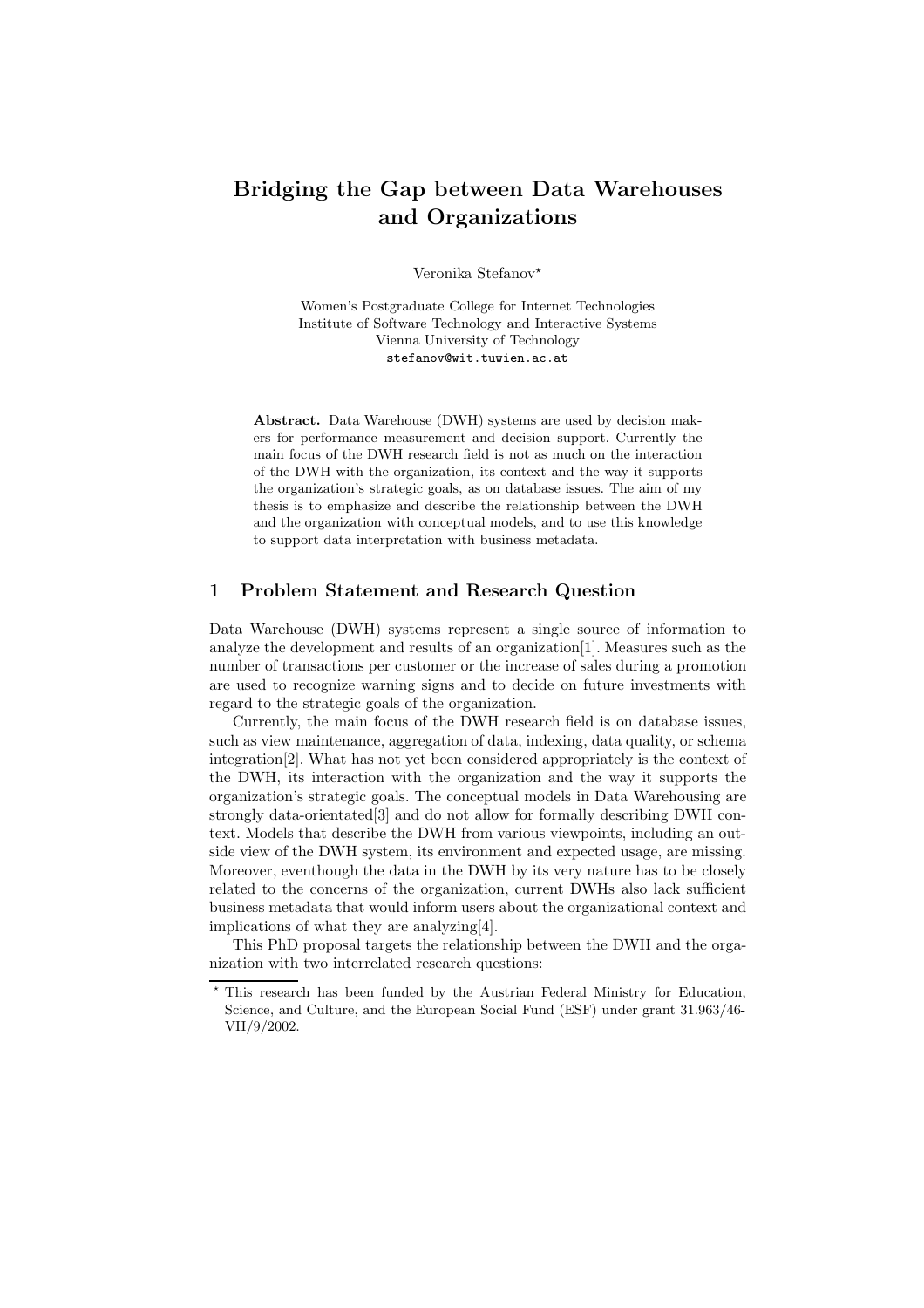How can the relationship between the Data Warehouse and the structure, behavior, and goals of the organization... (1) be formally described? (2) support the interpretation of data?

Section 2 describes the research goals and the research field, followed by the expected results and their evaluation in Sect. 3, the contribution and beneficiaries of the expected results in Sect. 4, and a time plan and potential risks in Sect. 5. Section 6 describes the preliminary results achieved so far, followed by related work (Sect. 7), and a conclusion (Sect. 8).

# 2 Research Goals, Field, and Scope

I address the research questions stated in Sect. 1 with two goals:

- 1) Development of a Conceptual Modeling Language. Diagrams that show how the organization is related to the DWH will be developed, to make it possible to model how the organization interacts with the DWH, and how its structure and behavior are mirrored by the DWH (data) structure.
- 2) Creation of Business Metadata. Knowledge about the organization, captured in an enterprise model, will be linked to the DWH by means of model weaving [5] and used to gain business metadata. Business metadata describes the business context of the data, its purpose, relevance, and potential use[4].

These goals represent different ways of applying the same knowledge about the relationship between the DWH and the organization, and they achieve different contributions (see Sect. 4). Because this thesis applies modeling techniques to the DWH as the application area, it positions itself in a multidisciplinary research field between Model Engineering and Data Warehousing, as visualized in Fig. 1.



Fig. 1. Research Field of the PhD

The scope of this thesis is limited to the conceptual level and the relationship between the DWH and the organization only. It does not include DWH development projects (which have their own goals and also interact with the organization), technical details of data mapping and DWH design or methodology.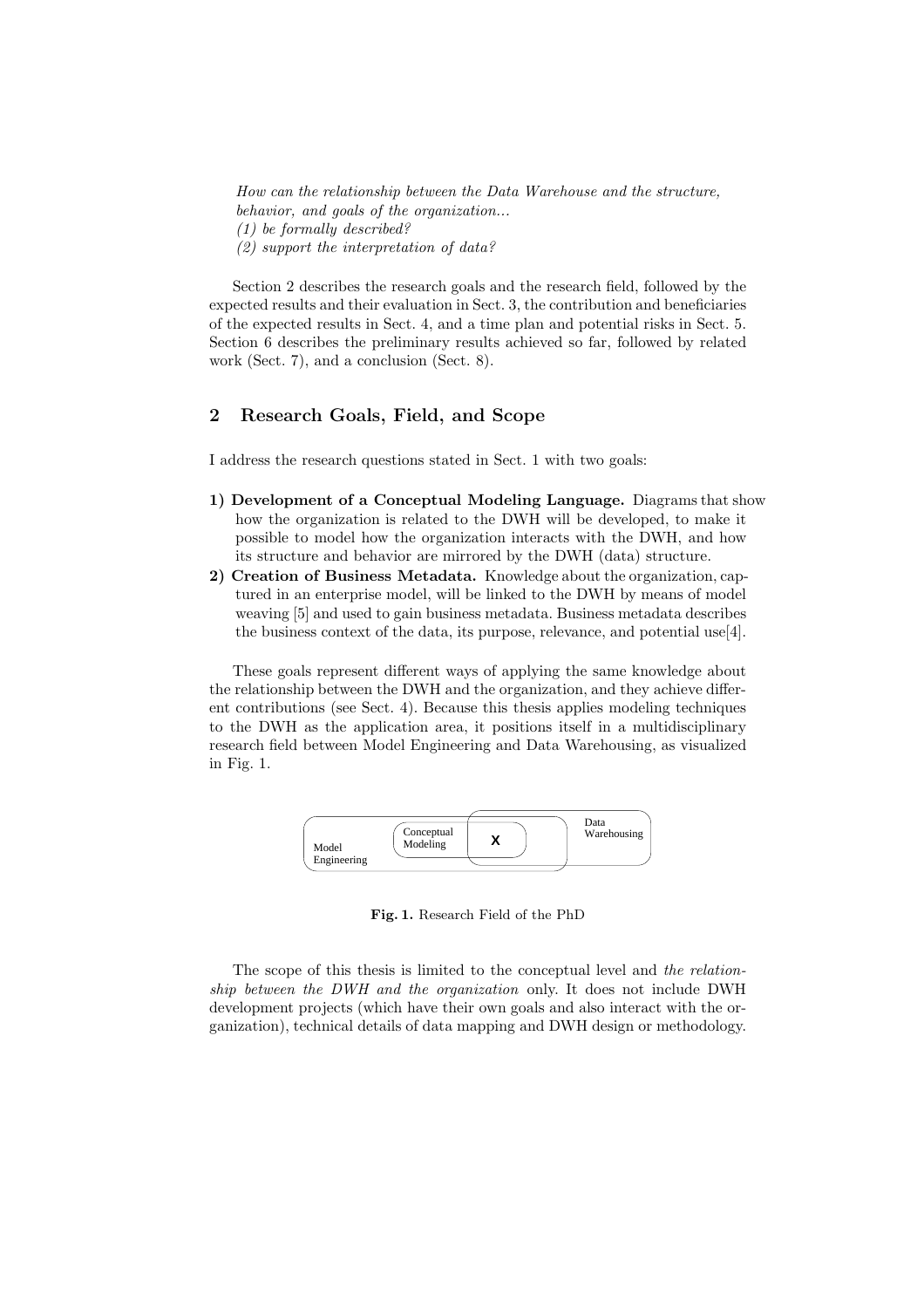## 3 Methodology and Evaluation

The goals of the PhD will be achieved and the results evaluated as follows:

Development of a Conceptual Modeling Language. To reach the first goal, conceptual models to show the relationship between the DWH and the structure, behavior and goals of the organization will be developed. Models for five different aspects are planed. The models will be based on UML 2.0 and implemented as UML Profiles (preliminary results in Sect. 6.1).

Conceptual Models are difficult to evaluate. Related approaches in the area of DWH (see Sect. 7) are usually applied to examples and scenarios. Serrano et al. [6] attempt to empirically evaluate DWH data models with quantitative metrics. Wolff and Frank [7] propose a multi-perspective framework for evaluating conceptual models with regard to organizational change.

The preliminary results described in Sect. 6.1 were tested with example business processes. As soon as more mature models are available, I am planning to test them in a real-world setting at a bank, where a colleague has already expressed interest.

Creation of Business Metadata. To achieve the second goal, weaving models[5] will be developed to link conceptual models with the DWH data model. Through the weaving links, business metadata can be generated (for preliminary work, see Sect. 6.2.2). A prototype of a tool for creating weaving models and generating business metadata will be developed and tested on a realworld DWH.

# 4 Contributions and Beneficiaries

Conceptual models bring benefits during the earlier phases of the DWH lifecycle, such as requirements analysis and design, whereas business metadata supports the operational phase. Modeling how the organization interacts with the DWH, and how its structure, behavior and goals are mirrored in the DWH provides (1) Increased Visibility and (2) Improved Communication. This is useful during development of a DWH, leading to (3) Facilitated Requirements Analysis, (4) Requirements-driven Design and (5) Streamlined DWH Evolution and Re-Engineering. It also supports (6) Documentation and (7) Maintenance.

Business Metadata provides background information directly in the DWH, leading to (1) Improved Data Interpretation as well as (2) Enhanced Usability and User Acceptance of Gathered Data.

The beneficiaries of this thesis are therefore (a) all people involved in designing, building and maintaining a DWH (i.e. the architects and designers as well as the users). Their tasks are facilitated, and their project communication is improved by capturing volatile and implicit knowledge, and making it visible. And (b), during the operational phase of a DWH, users and maintainers benefit from improved interpretation through business metadata.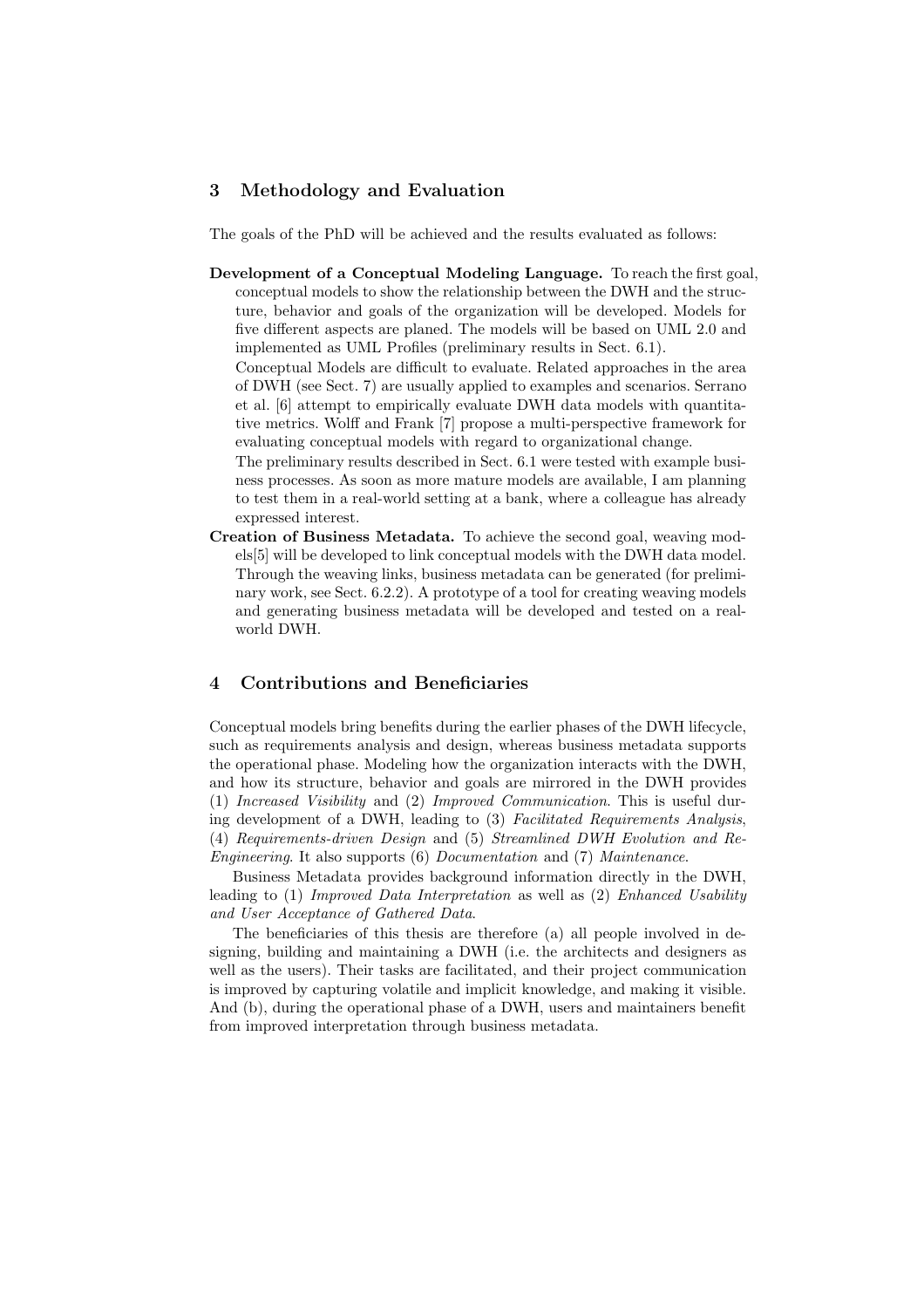# 5 Time Plan and Risks

I plan to finish my PhD thesis by the end of 2007. This year (2006) is dedicated to developing additional conceptual models and the business metadata weaving models.

Among the risks of this PhD thesis are the interdisciplinary subject coupled with an unconsolidated understanding of the nature of Data Warehousing, which leads to a small immediate community, as well as the uncertain availability of suitable real-world examples.

#### 6 Preliminary Results

This section gives an overview over the already completed parts of the thesis. Section 6.1 addresses research question 1 and presents a modeling approach for the relationship between DWHs and Business Processes. It is an excerpt of three papers that have already been published[8–10]. Concerning research question 2, Sect. 6.2 presents a weaving model based on an enterprise goal model.

#### 6.1 Data Warehouses and Business Processes: A Conceptual Model

DWH information is accessed by business processes. Conceptual models can make the relationship between the DWH and the business processes visible. The UML Profile for Business Intelligence (BI) Objects[8] allows to show where and how a DWH is used by business processes, and which parts of the business processes depend on which parts of the DWH. We defined seven types of BI objects , representing the different types of data repositories, as well as the data models and the means of presentation of the data. Figure 2 shows an example process using the stereotypes "Fact" and "DWH". The BI objects are defined as stereotypes in a UML profile. The use of the stereotypes is guided by OCL constraints[11] provided with the profile, which can be automatically checked by many modeling tools.



Fig. 2. Example fraud detection process, modeled as UML 2.0 activity diagram with BI Objects: Subprocesses access data from (a) two facts and (b) the whole DWH[8]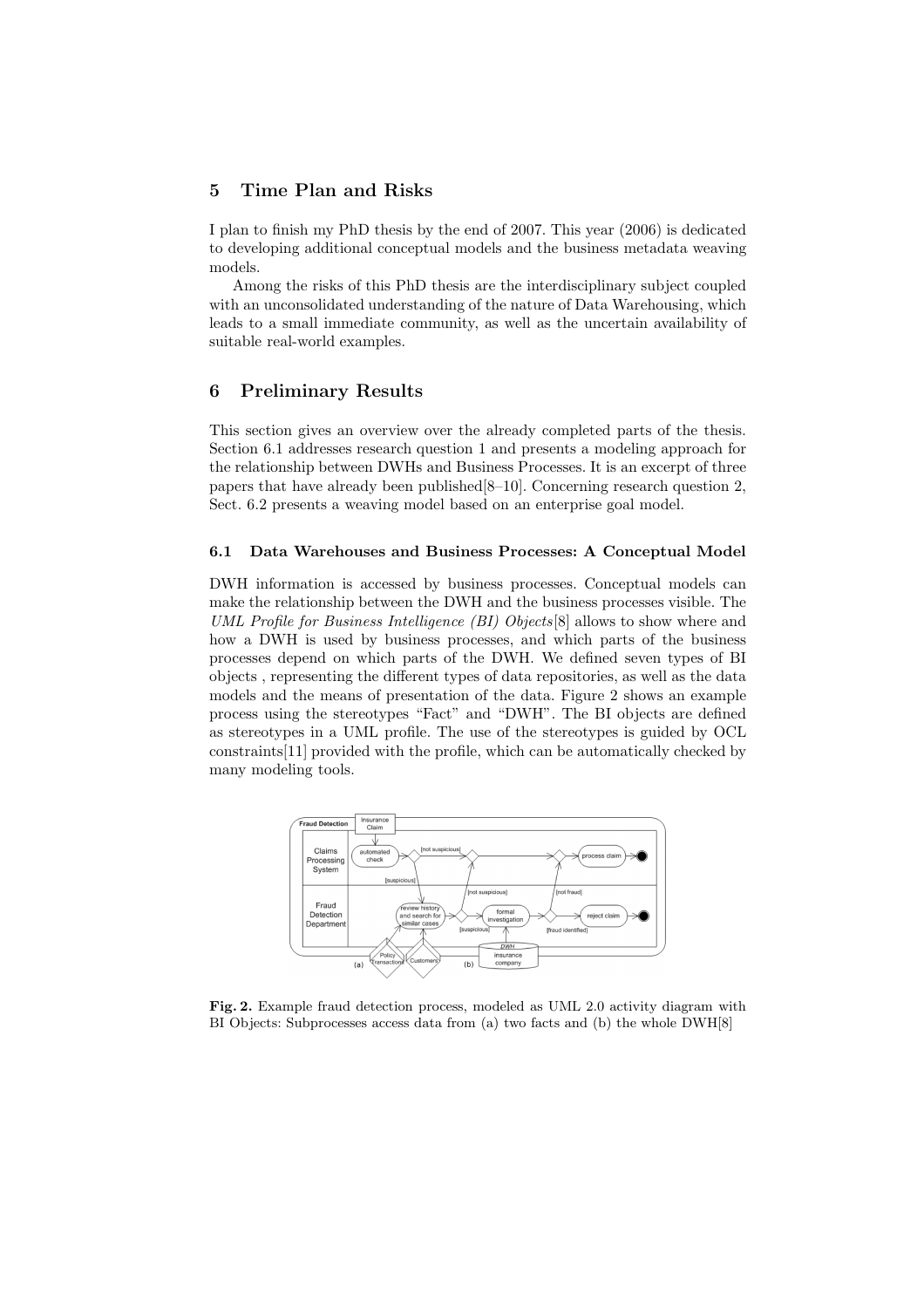In [9], we investigated the relationship between DWHs and business processes from the viewpoint of performance measurement. DWHs provide Key Performance Indicators (KPIs), also called metrics or performance measures in other disciplines, that are accessed by business processes.

The Performance Measurement Perspective is an extension to the Event-Driven Process Chain (EPC)[12]. It provides model elements for KPIs and other performance measurement capabilities of a DWH environment.

Finally, [10] offers a broader look at the relationship between DWHs and business processes, as it also takes active, real-time DWHs into account. We presented a two-fold approach that adds two perspectives to the EPC. In addition to the Traditional BI Perspective, which contains modeling elements for a classic DWH environment, the Active BI Perspective allows to model how an active DWH influences the control flow of a business process.

Regarding related work, many business process models include features to show data access, but they do not take the special characteristics of DWH data into account.

#### 6.2 Business Metadata concerning Enterprise Goals

In order to provide business metadata in the DWH, the context of the DWH, i.e. the structure, behavior and goals of the organization, has to be modeled in an Enterprise model. This model is then weaved with the data model of the DWH, to create links for metadata.



Fig. 3. A basic enterprise model

6.2.1 Enterprise Model Enterprise models are used to formally represent the structure, behavior and goals of an enterprise organization. They are usually organized into separate aspects[13].For example, an organization chart can be used to describe the departments, groups and roles that exist within the organization, and a business process model to describe the structure of business processes. Figure 3 shows the outline of a basic enterprise model, organized into five packages. The business metadata to be created is aimed at covering all areas of the Enterprise model. "Enterprise model" is used here in a much wider sense than commonly in Databases, where the term often denotes enterprise data models.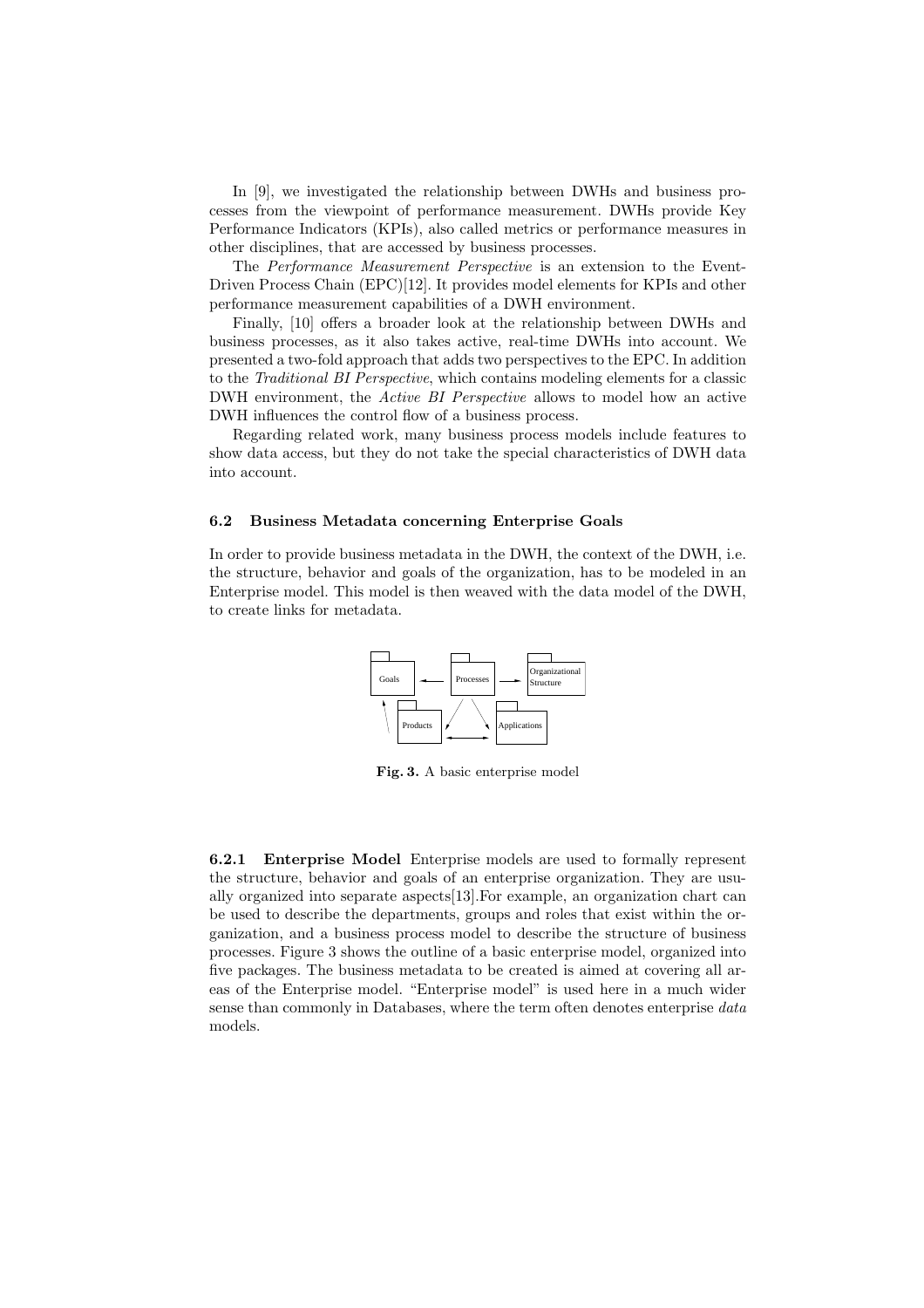6.2.2 A Weaving Model between Enterprise Goals and the Data Warehouse Model The first approach to create business metadata for DWHs exploits the relationship between decision support and enterprise goals. What is good or bad performance, and which decisions should be taken based on the data, depends on the goals to be reached. Enterprise goals concern market share, inventory levels or customer satisfaction and can be seen as an abstraction of business structure and behavior, as they form the basis for decisions and the way a company does business. They govern the design of business processes and the way the organization behaves.

We introduce weaving links[5] between a multidimensional data metamodel (a simplified form of [14]) and an enterprise goal metamodel as shown in Fig. 4. The links of the weaving model can be used to gain business metadata for the DWH, such as in the example in Tab. 1.



Fig. 4. Three weaving links between enterprise goals and multidimensional metamodels

The central link in Fig. 4, connecting the Metric of a goal with a Measure from the DWH (and optionally with an Aggregation Level), can be explained as follows: In the goal model, a metric measures the degree of fulfillment of a goal (e.g. goal "reduce inventory cost" was reached to 80%. The metric with its target value and timeframe is related to the corresponding DWH measure, i.e. "inventory cost" of the Fact "Inventory", which supplies the actual values. When accessing the measure, the weaving link allows to access all the information recorded in the enterprise goal model, e.g. who the metric is reported to or which goal it corresponds to. The upper link relates aggregation levels to the Parameters of a metric, whereas the third link connects the Timeframe of a metric's Target Value to the Dimensions containing temporal values in the DWH.

There are many approaches to support DWH design with goal modeling [15, 16]. But, the goals analyzed in these cases are either goals of the DWH itself (e.g. data quality, usefullness, availability) or goals of the DWH project (e.g. timeliness), but not goals of the enterprise organization.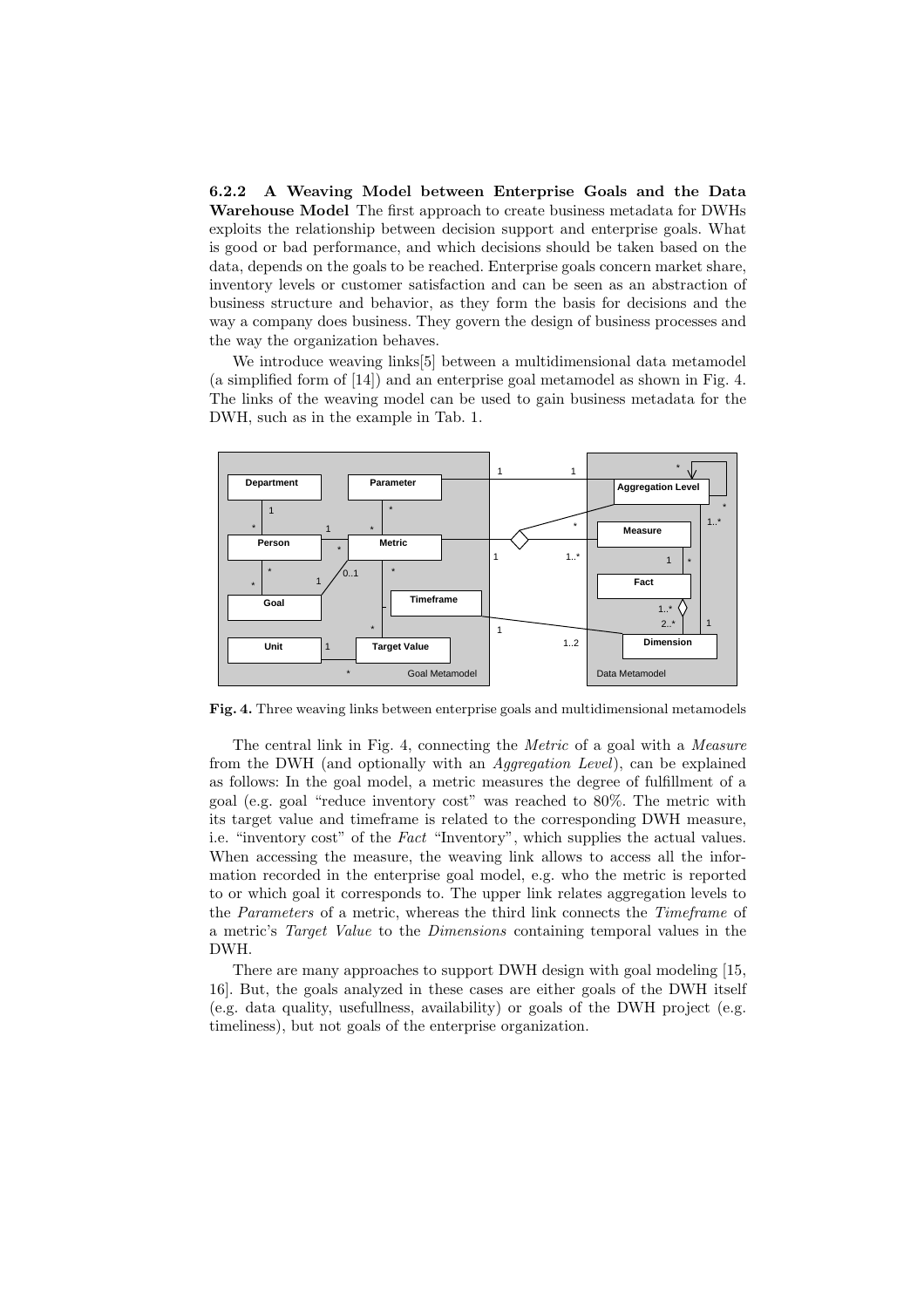| Metric name:                               | Reduction of inventory cost          |
|--------------------------------------------|--------------------------------------|
| Target value + unit:                       | 100 Euro                             |
| Responsible + contact info:                | Ms. Smith, ext. 51564,               |
| Reported to (person/dept.) + contact info: | Ms. Baker, ext. 51324,               |
| Goal supported by this metric:             | reduce inventory cost                |
| Optional: Conflicting or supporting goals: | conflict: "provide on-time delivery" |

Table 1. Example business metadata for the measure "inventory cost"

# 7 Related Work

The approaches described in this PhD proposal are in line with requirementsdriven DWH design. Approaches to DWH design generally fall into two main categories [16, 17]. Data-driven (also supply-driven or bottom up) approaches focus on the data sources that are available. The main question is how this data can be extracted and transformed into a multidimensional data model. Requirementsdriven (also demand-driven or top down) approaches on the other hand instead use the user requirements and enterprise goals as a starting point[18], and leave the identification of data sources to a later phase.

Conceptual modeling in the area of Data Warehousing has largely focussed on database related areas, namely the data model and schema transformations. The main data model in Data Warehousing is the multidimensional model, also called star schema[19]. It is meant to provide intuitive and high performance data analysis[1]. There are many approaches to modeling the multidimensional data structures of DWHs (for comparisons, see [20]). The structure of the data model of a DWH is relevant to this work only in terms of relating and connecting it to other models, in order to enrich the DWH with business metadata.

Linking DWH business metadata with technical metadata to provide a better context for decision support was first suggested in [4]. Several business metadata categories and a number of desirable characteristics are defined. The business metadata is described with UML classes and associations and linked directly to technical metadata within the same model. The approach only covers metadata and does not include separate conceptual models of the business context.

## 8 Conclusion

DWH systems are used by decision makers for performance measurement and decision support. Since the main focus of the research field is on database issues, most effort has been put on improving on how the DWH works, and the question how it is used has mostly been neglected so far.

In this thesis, I propose to use conceptual models for describing the relationship between the DWH and the structure, behavior, and goals of the organization, to increase the visibility of this relationship and to improve communication by capturing this knowledge. Moreover, business metadata can be added to the DWH that informs users about the context and background of the data, in order to improve data interpretation.